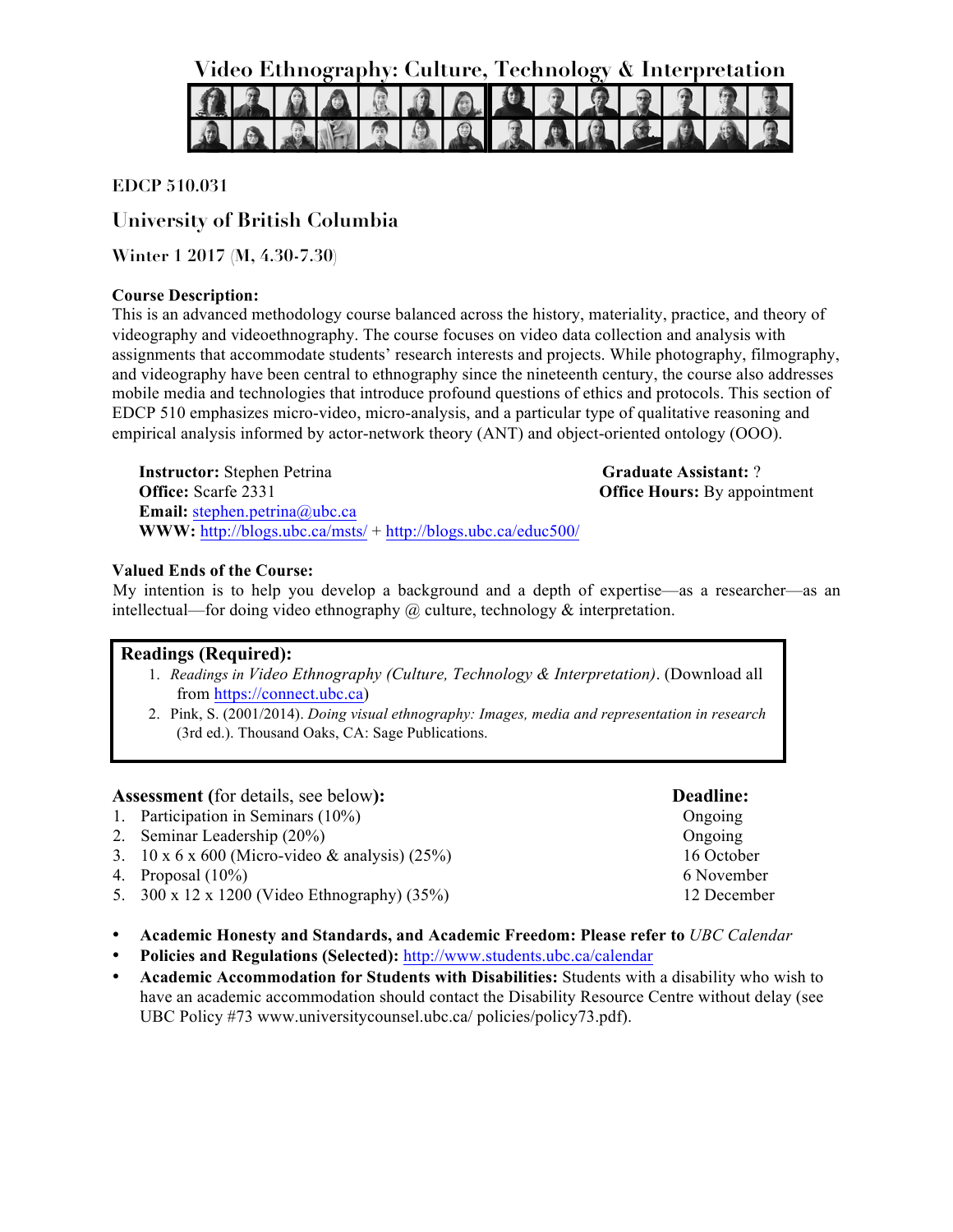## **EDCP Grading Guidelines July 2008**

## **A level - Good to Excellent Work**

- A+ (90-100%) A very high level of quality throughout every aspect of the work. It shows the individual (or group) has gone well beyond what has been provided and has extended the usual ways of thinking and/or performing. Outstanding comprehension of subject matter and use of existing literature and research. Consistently integrates critical and creative perspectives in relation to the subject material. The work shows a very high degree of engagement with the topic.
- A (85-89%) Generally a high quality throughout the work. No problems of any significance, and evidence of attention given to each and every detail. Very good comprehension of subject and use of existing literature and research. For the most part, integrates critical and creative perspectives in relation to the subject material. Shows a high degree of engagement with the topic.
- A- (80-84%) Generally a good quality throughout the work. A few problems of minor significance. Good comprehension of subject matter and use of existing literature and research. Work demonstrates an ability to integrate critical and creative perspectives on most occasions. The work demonstrates a reasonable degree of engagement with the topic.

## **B level - Adequate Work**

- B+ (76-79%) Some aspects of good quality to the work. Some problems of minor significance. There are examples of integrating critical and creative perspectives in relation to the subject material. A degree of engagement with the topic.
- B (72-75%) Adequate quality. A number of problems of some significance. Difficulty evident in the comprehension of the subject material and use of existing literature and research. Only a few examples of integrating critical and creative perspectives in relation to the subject material. Some engagement with the topic.

**\_\_\_\_\_\_\_\_\_\_\_\_\_\_\_\_\_\_\_\_\_\_\_\_\_\_\_\_\_\_\_\_\_\_\_\_\_\_\_\_\_\_\_\_\_\_\_\_\_\_\_\_\_\_\_\_\_\_\_\_\_\_\_\_\_\_\_\_\_\_**

B- (68-71%) Barely adequate work at the graduate level.

## **NOTE: For UBC's Faculty of Graduate Studies (FOGS), a final mark below 68% for Doctoral students and below 60% for Masters students is the equivalent of a Failing mark.**

## **C & D level - Seriously Flawed Work**

C *(55-67%)* Serious flaws in understanding of the subject *material.* Minimal integration of critical and creative perspectives in relation to the subject material. Inadequate engagement with the topic. Inadequate work at the graduate level.

**D level**  $D = (50-54\%)$ **F level - Failing Work**  $F(0-49%)$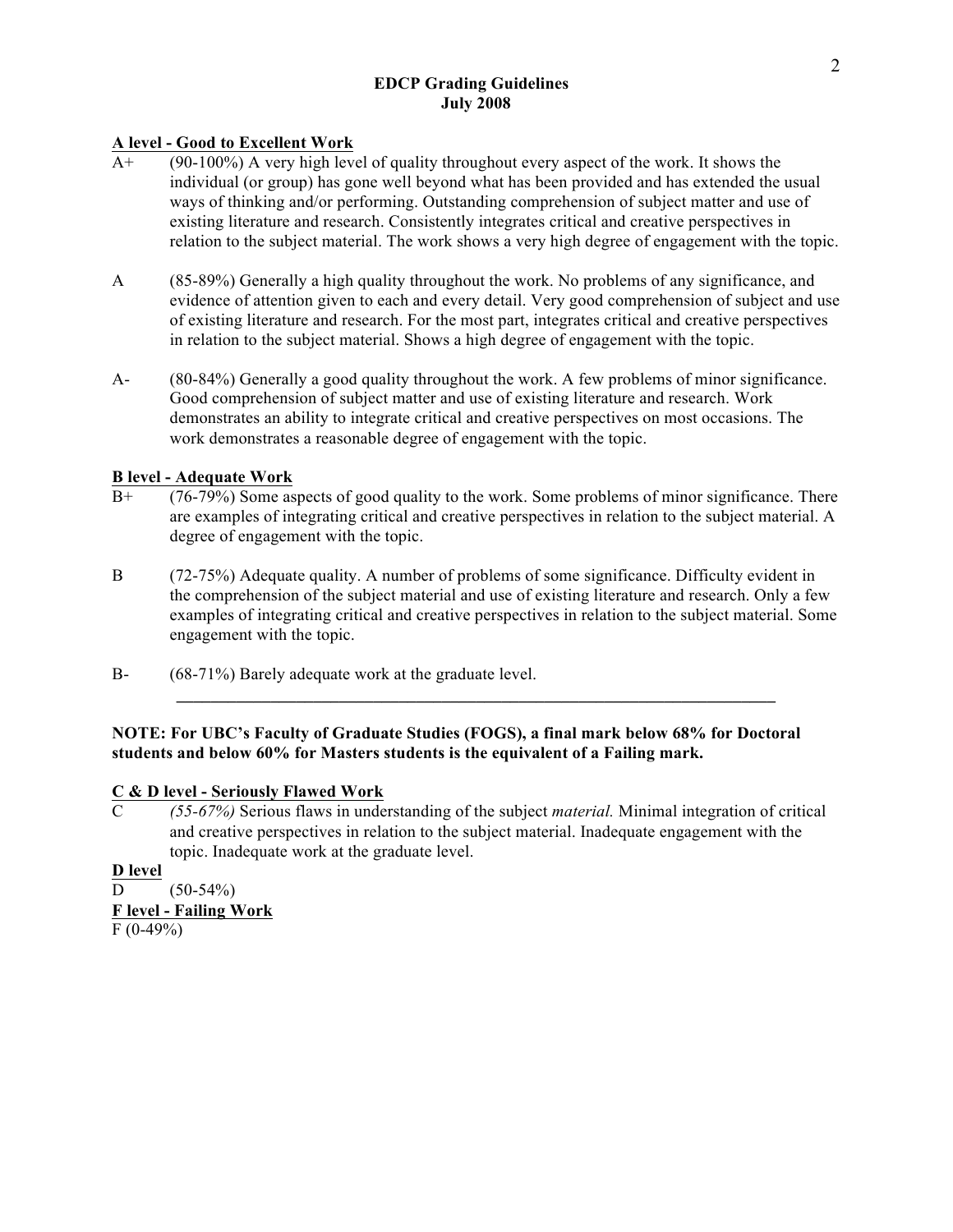## **EDCP 510 Course Schedule & Readings**

The schedule primarily consists of a series of seminars, & student projects.

| Date    | <b>Forum</b>                | Assignment  | <b>Readings &amp; Topics</b>                              |  |
|---------|-----------------------------|-------------|-----------------------------------------------------------|--|
| Week 1  | Seminar                     | Readings &  | Video Ethnography, Culture, Technology & Interpretation + |  |
| 11 Sept |                             | Assignments | <b>Research Ethics</b>                                    |  |
|         |                             |             | Image, Text, Sound, Object                                |  |
| Week 2  | Seminar                     | Readings &  | Micro-Video & Micro-Analysis                              |  |
| 18 Sept |                             | Assignments |                                                           |  |
|         |                             |             |                                                           |  |
| Week 3  |                             | Readings &  | <b>Doing Video Ethnography</b>                            |  |
| 25 Sept | Seminar                     | Assignments |                                                           |  |
|         |                             |             |                                                           |  |
| Week 4  |                             | Readings &  | Micro-Video & Micro-Analysis                              |  |
| 2 Oct   | Seminar                     | Assignments |                                                           |  |
|         |                             |             |                                                           |  |
| Week 5  | <b>Thanksgiving Holiday</b> |             |                                                           |  |
| 9 Oct   |                             |             |                                                           |  |
|         |                             |             |                                                           |  |
| Week 6  | Student                     | Readings &  | Student 10 x 6 x 600 Projects                             |  |
| 16 Oct  | Projects                    | Assignments |                                                           |  |
|         |                             |             |                                                           |  |
| Week 7  |                             | Readings &  | <b>Culture: Thick &amp; Thin Description</b>              |  |
| 23 Oct  | Seminar                     | Assignments |                                                           |  |
|         |                             |             |                                                           |  |
| Week 8  |                             | Readings &  | Videography                                               |  |
| 30 Oct  | Seminar                     | Assignments |                                                           |  |
| Week 9  | Proposal /                  | Readings &  | First Nations, Culture, Race: Video, Ethics, Protocols    |  |
| 6 Nov   | Seminar                     | Assignments |                                                           |  |
|         |                             |             |                                                           |  |
| Week 5  |                             |             | <b>Remembrance Day</b>                                    |  |
| 13 Nov  |                             |             |                                                           |  |
|         |                             |             |                                                           |  |
| Week 11 | Seminar                     | Readings &  | <b>Interpretation: Latour, ANT, and Ethnography</b>       |  |
| 20 Nov  |                             | Assignments |                                                           |  |
|         |                             |             |                                                           |  |
| Week 12 | Student                     | Video due   | <b>Student Projects</b>                                   |  |
| 27 Nov  | Projects                    | 12 Dec      | Your 300 x 12 x 1200 work in progress                     |  |
|         |                             |             |                                                           |  |

#### **Week 1**

## **Topic 1: Ethnographic & Video Research Ethics**

#### **Reference:**

Lecture Notes (Ethics) http://blogs.ubc.ca/educ500/files/2014/06/02-EDUC500-Lecture-Notes-Ethics.pdf AAA. (2009/2012). Code of ethics. http://s3.amazonaws.com/rdcms-

- aaa/files/production/public/FileDownloads/pdfs/issues/policy-advocacy/upload/AAA-Ethics-Code-2009.pdf + http://ethics.americananthro.org/category/statement/
- AERA. (2011). Code of ethics. *Educational Researcher, 40*(3). 145–156.

RTNDA. (2007). Code of ethics. https://www.rtdna.org/content/rtdna\_code\_of\_ethics + https://www.rtdna.org/content/guidelines\_for\_ethical\_video\_and\_audio\_editing

Graham, A., Powell, M., Taylor, N., Anderson, D., & Fitzgerald, R. (2013). *Ethical research involving children*. Florence, Italy: UNICEF Office of Research – Innocenti. Retrieved from: http://childethics.com/wp-content/uploads/2013/10/ERIC-compendium-approved-digital-web.pdf

Lowman, J. & Palys, T. (2000). Ethics and institutional conflict of interest: The research confidentiality controversy at Simon Fraser University. *Sociological Practice: A Journal of Clinical and Applied Sociology 2*(4), 245-255.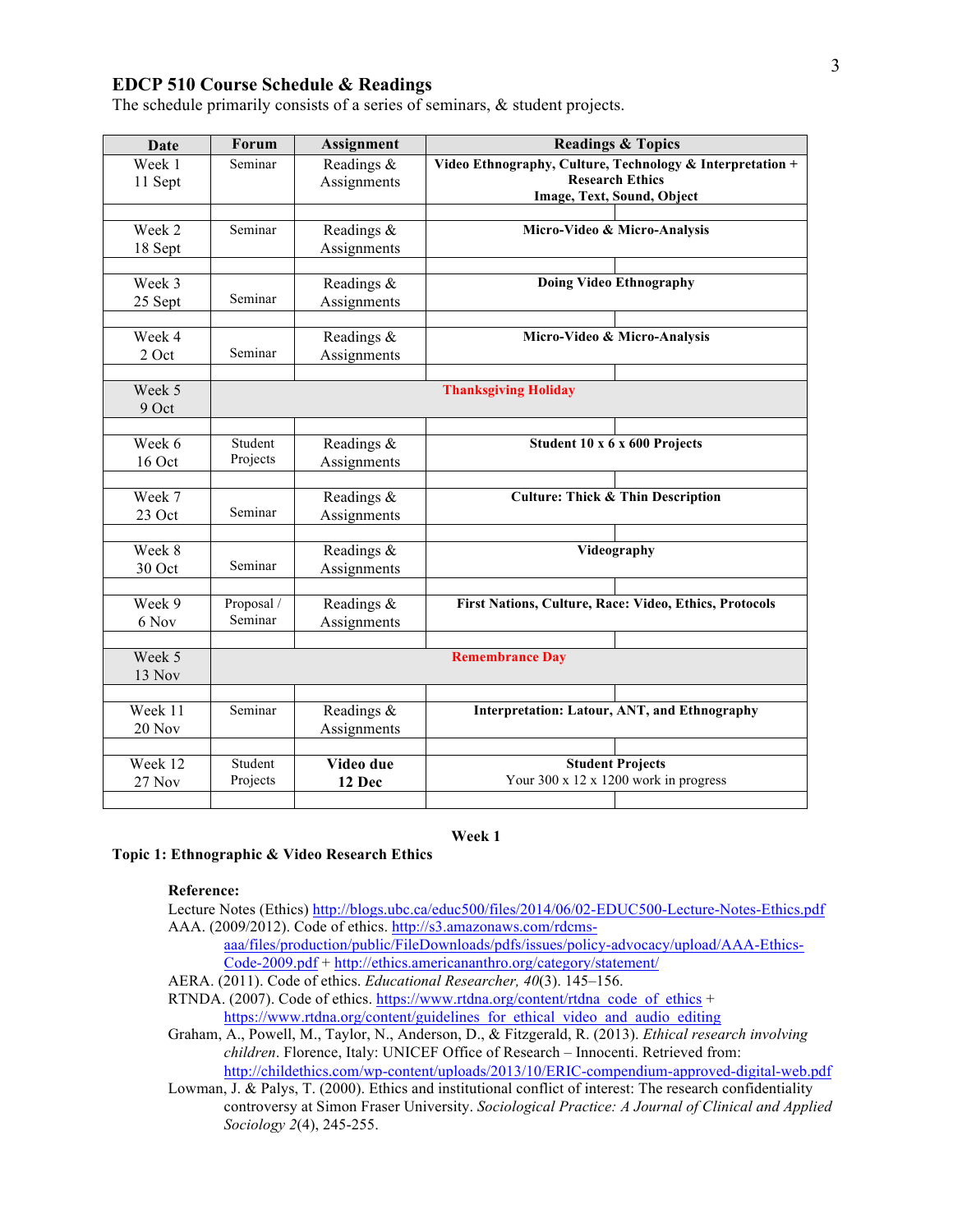**Topic 2: Micro-Video & Micro-Analysis**

## **Readings:**

Markham, A. N. (2018). Ethnography in the digital internet era: From fields to flows, descriptions to interventions. In N. Denzin & Y. Lincoln (Eds.), *Sage handbook of qualitative research* (5th ed.) (pp. 650-668). Thousand Oaks, CA: Sage.

- Nguyen, P. X., Rogez, G., Fowlkes, C., & Ramanan, D. (2016). The open world of micro-videos. *CoRR – Cornell Computing Research Repository*, abs/1603.09439.
- Redi, M., O'Hare, N., Schifanella, R., Trevisiol, M., & Jaimes, A. (2014). 6 seconds of sound and vision: Creativity in micro-videos. *IEEE Conference on Computer Vision and Pattern Recognition (CVPR).*

#### **Secondary Reading**

Rukszto, K. (2005). The other heritage minutes: Satirical reactions to Canadian nationalism*. Topia, 14*, 73- 91.

Mitchell, W. J. T. (1984). What is an image? *New Literary History, 15*(3), 503-537.

#### **Week 3**

#### **Topic 3: Doing Video Ethnography**

#### **Readings:**

- Pink, S. (2001/2014). The visual in ethnography. In *Doing visual ethnography: Images, media and representation in research* (3rd ed.) (pp. 17-29). Thousand Oaks, CA: Sage Publications.
- Pink, S. (2001/2014). Video in ethnographic research. In *Doing visual ethnography: Images, media and representation in research* (3rd ed.) (pp. ?-?). Thousand Oaks, CA: Sage Publications.
- Pink, S. (2001/2014). Video in ethnographic representation. In *Doing visual ethnography: Images, media and representation in research* (3rd ed.) (pp. ?-?). Thousand Oaks, CA: Sage Publications.

Goldman-Segall, R. (1993). Looking through layers. *Points of viewing children's thinking: A digital ethnographer's journey* (pp. 21-42). Mahwah, NJ: Erlbaum.

#### **Secondary Reading**

Pink, S. (2009). Situating sensory ethnography. In *Doing sensory ethnography* (pp. 7-22). Thousand Oaks, CA: Sage.

### **Week 4**

## **Topic 4: Micro-Video & Micro-Analysis**

#### **Readings:**

- Moerman, M. (1987). Society in a grain of rice: An exercise in micro-ethnography. In *Talking culture: Ethnography and conversation analysis* (pp. 68-100). Philadelphia, PA: University of Pennsylvania Press.
- Bene, R. (2014). Opportunities and challenges of using video to examine high school students' metacognition. *Qualitative Report, 19*, 1-26.
- Knoblauch, M. & Tuma, R. (2011). Videography: An interpretative approach to video-recorded microsocial interaction. In E. Margolis & L. Pauwels (Eds.), *Handbook of visual research methods* (pp. 414-430). Thousand Oaks, CA: Sage.

#### **Secondary Reading**

Mueller, B. (2014). Participatory culture on YouTube: A case study of the multichannel network Machinima. *Media@LSE Electronic MSc Dissertations Series*.

## **Week 5**

## **Thanksgiving (Holiday)**

**Week 6 Student 10 X 6 x 100 Projects**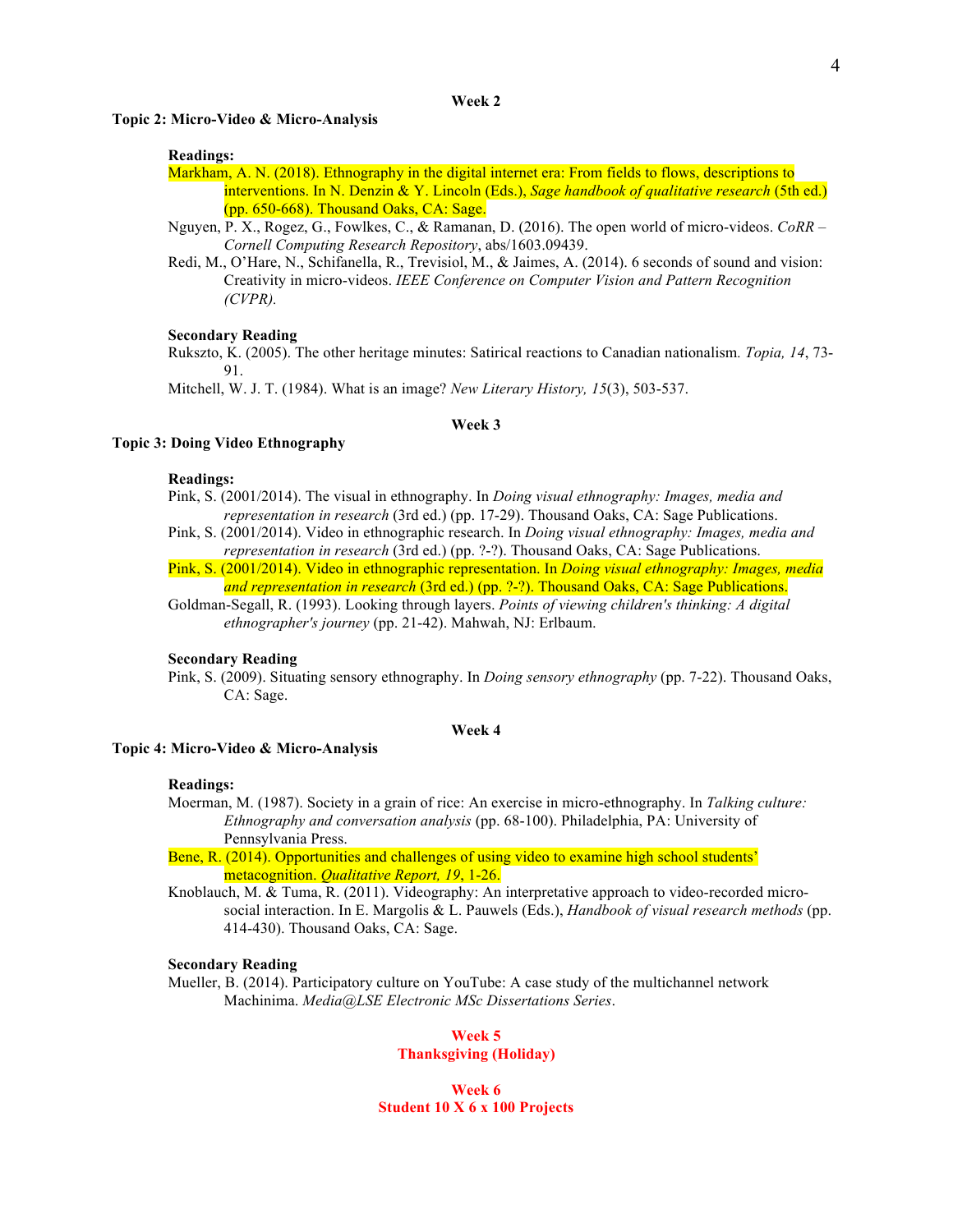#### **Week 7**

### **Topic 7: Culture: Thick & Thin Interpretation**

#### **Readings**

Geertz, C. (1973). Thick description: Toward an interpretive theory of culture. In *The interpretation of cultures* (pp. 3-32). New York, NY: Basic Books.

Love, H. (2015). Close reading and thin description. *Public Culture, 25*(3), 401-434.

Wolf, M. (1992). Writing ethnography. In *A thrice-told tale*: *Feminism, postmodernism, and ethnographic responsibility* (pp. 127-142). Stanford, CA: Stanford University Press.

#### **Reference**

- Said, E. W. (1989). Representing the colonized: Anthropology's interlocutors. *Critical Inquiry, 15*(2), 205- 225.
- Yon, D. A. (2003). Highlights and overview of the history of educational ethnography. *Annual Review of Anthropology, 32*, 411-429.

Anderson-Levitt, K. M. (2012). Complicating the concept of culture. *Comparative Education, 48*(4), 441– 454.

### **Week 8**

## **Topic 8: Videography**

### **Readings:**

Minh-Ha, T. T. (1990). Documentary is/not a name. *October, 52*, 76-98. Beech, H. & Siqi, Y. (2017). How China is remaking the global film industry. *Time*,

http://time.com/4649913/china-remaking-global-film-industry/

#### **Reference**

Anwer, M. (2014). Cinematic clearances: Spaces of poverty in Hindi cinema's big budget productions. *Global South, 8*(1), 91-111.

Musburger, R. B. & Kindem, G. (2009). *Introduction to media production: The path to digital media production* (Chapter 2). Boston: Elsevier.

Academy of Motion Picture Arts and Sciences. (2008). *Teachers guide series*. http://www.oscars.org/education-outreach/teachersguide/index.html

TBA

#### **Week 9**

#### **Topic 9: First Nations, Culture, Race: Video, Ethics, Protocols**

#### **Readings:**

LaFlamme, M. (2014). Unsettling the West: First Nations films in British Columbia. In Levitin, J., Plessis, J., & Raoul,V. (Eds.), *Women filmmakers: Refocusing* (pp. 403-418). Vancouver, BC: University of British Columbia Press.

Downie, G. & Lemire, J. (2016). *Secret path* [Story of Chanie "Charlie" Wenjack]. http://secretpath.ca

#### **Reference**

Telefilm Canada. (2013). *Indigenous feature film production in Canada: A national and international perspective*. Ontario, ON: Author.

Krings, M. & Okome, O. (2013). *Global Nollywood: The transnational dimensions of an African video film industry*. Bloomington, IN: Indiana University Press.

#### **Week 10**

## **Remembrance Day (Holiday)**

## **Week 11**

**Topic 11: Culture: Latour, ANT, and Ethnography**

**Readings:**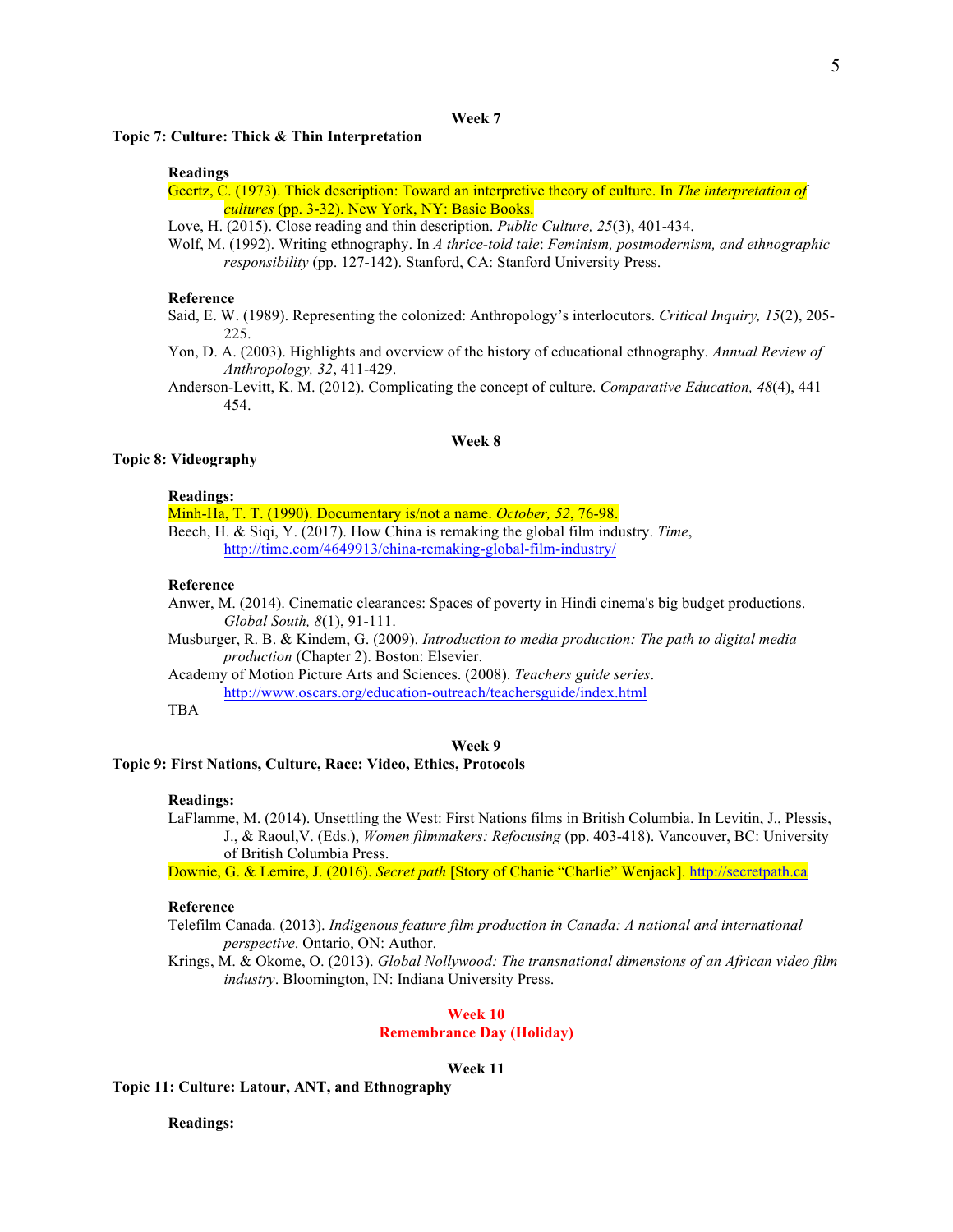Latour, B. (2014). On selves, forms, and forces. *Hau: Journal of Ethnographic Theory 4*(2), 1-6.

- Latour, B. (2005). Plasma: The missing masses. In *Reassembling the social: An introduction to actornetwork theory* (pp. 241-246). Oxford, UK: Oxford University Press.
- Latour, B. & Katti, C. S. G. (2006). Mediating political "things," and the forked tongue of modern culture: A conversation with Bruno Latour. *Art Journal, 65*(1), 94-115.
- Latour, B. (1993). Ethnography of a high-tech case. In P. Lemonnier (Ed.), *Technological choices: Transformations in material culture since the Neolithic* (pp. 372-398). London, UK: Kegen-Paul.

## **Secondary Readings**

Johnson, J. (1988). Mixing humans and nonhumans together: The sociology of a door-closer. *Social Problems, 35*(3), 298-310.

Fischer, M. M. J. (2014). The lightness of existence and the origami of "French" anthropology. *Hau: Journal of Ethnographic Theory 4*(1), 331–355.

### **Week 12 Student 300 X 12 x 1200 Projects**

## **Participation**

We refer to scholarly levels of participation as **academic conversation, academic dialogue,** or often **performance**, which entail a variety of things including articulation and presentation. Throughout, the challenge is to develop a facility for both **description** and **depiction**. Description *and* depiction are key practices across *all* the disciplines and interdisciplines. **Commentary** *and* **criticism** seem to presuppose a **close reading** of a text or work, immersion, *and* a transgressive reading, subversion, although this is neither always possible nor the case. If commentary presupposes **solemn reverence** for a discipline, text or work, then criticism presupposes **gentle mocking** or **subversive irreverence** for that same discipline, text and work. Indeed, interdisciplinarity (cross, meta, multi, trans, etc.) demands and presupposes immersion *and* subversion. All of this necessitates a certain **vulnerability**. Avoid **defensive readings**; read for **understanding**.

Participation is variant whereas modes have proliferated. Participation is interdependent with **preparation** for each class, which involves *reading* (highlighting, pagination margin notes, comments & questions, etc.), *writing* (note-taking, outlining, questioning, defining, mapping, framing, summarizing, journaling, blogging, tweeting podcasting, exposition, etc.), *organizing* (documenting, labeling, ordering, archiving, filing, sequencing events, chronicling, etc.), *reflecting* (rethinking, reincorporating, remapping, analyzing, synthesizing, etc.), and *speaking* (discussing, corresponding with peers, social media, etc.). While a variety of apps and media are readily available for organizing notes, consider *Evernote* for starters.

### **Assignments**

- 1. **Seminar Leadership (20%)** (Groups of 2-3, 1.5 hrs) Choose one week on the schedule and coordinate the discussion. It will be your responsibility to clearly re/present the readings, and to move the discussions through the text. For the discussion that you lead, please prepare to:
	- Outline the key reading for the week.
	- Distribute key texts that inform or contextualize the reading.
	- Define key concepts or methodological and theoretical concepts that are challenging.
	- Provide handouts, focus, or discussion questions and presentation media for clarifying the reading.
	- Moderate and bring closure to the reading.
- **2. 10 x 6 x 600 (25%)—** This is a micro-video and micro-analysis of micro-social or micro-cultural data. Produce or extract a 10 second video and provide a micro-analysis or interpretation with 6 images and 600 words. The micro-video can be drawn from a 3<sup>rd</sup> party public site (e.g., Vine), a clip from a larger research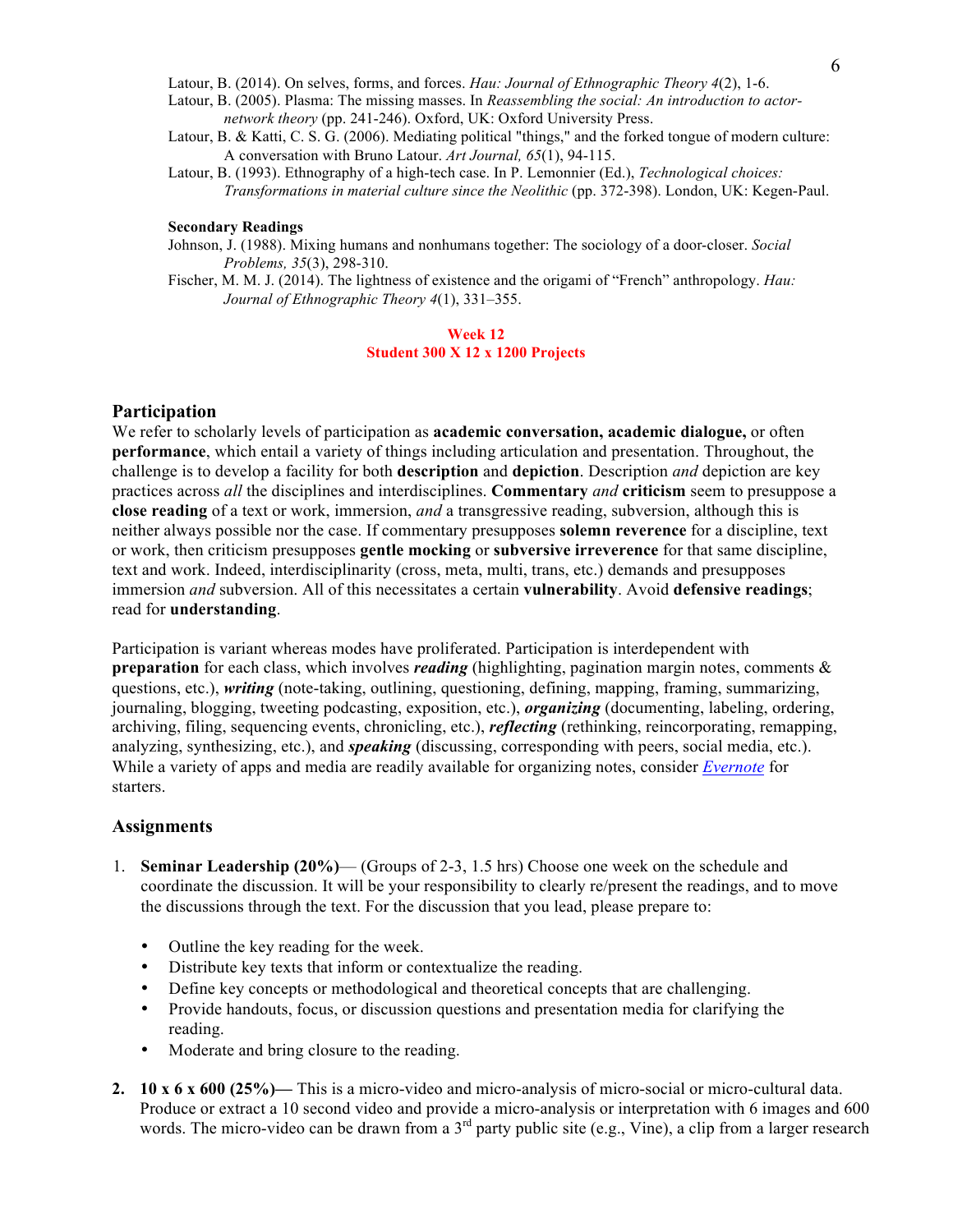project with Ethics approval, or shot within the parameters of EDCP 510 (i.e., with peers from the class). \* See elaboration below

**3. Proposal (for 300 x 12 x 1200 Video Ethnography) (10%)—** Develop a brief proposal for a specific research issue or problem. State the research problem, briefly set it in a theoretical context or framework (i.e., "what are the key theoretical terms?") and discuss how you will address the research problem through a short video ethnography (See outline). \*Ideally this will build on the  $10 \times 6 \times 600$  project.

## **BRIEF Proposal Format**

| <b>Section</b> | Pages                                                                                                                                                                                                             |                            |
|----------------|-------------------------------------------------------------------------------------------------------------------------------------------------------------------------------------------------------------------|----------------------------|
|                | Working Title                                                                                                                                                                                                     | NA.                        |
| 1.             | Introduction $&$ Site: What are your general and more specific<br>interests for the video ethnography? What is the "site" from<br>which the video will be drawn (i.e., $3rd$ party, data collection,<br>$etc.$ )? | $(1/4$ page)               |
| 2.             | Question(s) or Problem: What is the question (or are the<br>questions) that ground(s) your research?                                                                                                              | $(1/4$ page w/<br>purpose) |
| 3.             | Purpose: Why is this important? Who is the potential<br>audience or participants that will likely gain from your<br>research?                                                                                     |                            |
| 4.             | Key Theoretical or Critical Concepts: Identify 2-3 concepts<br>that you intend to explore or focus on in your research.<br>Provide a brief description of these or definitions.                                   | $(1/2$ page)               |
| 5.             | Ethical Considerations: Identify any ethical considerations<br>that may arise in your research or ethical problems that will<br>have to be resolved before or during the inquiry (e.g.,<br>consent).              | $(1/2$ page)               |
| 6.             | References                                                                                                                                                                                                        | Attach                     |

**4. 300 x 12 x 1200 Video Ethnography (35%)—** This is a video data and representation project. Produce or extract a 5 minute (approx.) video and provide an analysis or interpretation with 12 images and 1200 words. The micro-video can be drawn from a  $3<sup>rd</sup>$  party public site (e.g., Vine), a clip from a larger research project with Ethics approval, or shot within the parameters of EDCP 510 (i.e., with peers from the class).

Each video assignment has 3 parts: image (motion or moving & still), text, and sound (ITS). The **first part** challenges you to select a video clip that meets the temporal requirement (10 seconds & 300 seconds). The subject and content of the moving  $\&$  still images— representation— are entirely your choice. The **second part** requires that you capture or extract still images (6 images & 12 images) that will provide examples (exemplification) in the analysis and be referred to within the analysis to illustrate, emphasize, clarify, etc. We use "capture" and "extract" somewhat loosely, as you may choose to sketch or illustrate instead of actually extracting or taking a snapshot of a frame. Think of the still images as frames (e.g., capture or extract 6 & 12 frames). The **third part** requires analysis of the images and sound (600  $& 1200$  words) or more technically of the ethnographic data. Analysis should include two parts: description and interpretation. Description requires fidelity to the data (i.e., to human & nonhuman actors or participants) or a provision of what is happening to help readers see and hear or draw one closer to the actors, action, culture, phenomena, or data, etc. Describe with an audience in mind to direct attention to specific actors, actions, interactions, artifacts, discourses, quotations, etc. in the images and sound. Interpretation requires an elaboration of meaning. Think of interpretation as paraphrasing. This challenges ethnographers to make dimensions of culture compelling through emergent or selective codes, categories, themes, conceptual or theoretical filters, lenses, etc. Again, interpret with an audience in mind to make the data meaningful— to direct attention to meanings of specific actors, actions, interactions, artifacts, discourses, etc. in the images